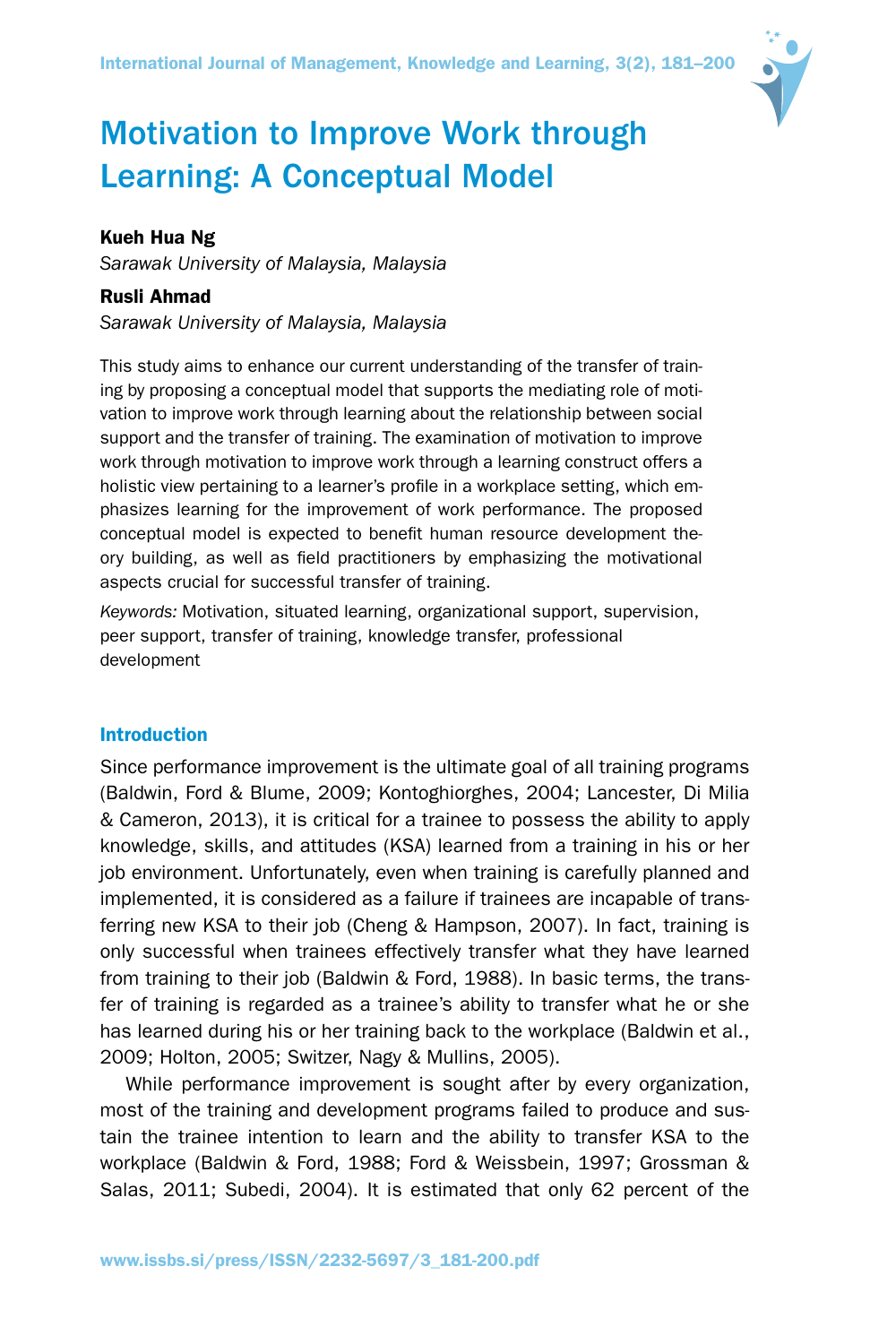trainees transfer what they have learned immediately after a training, 44 percent after six months, and 34 percent after one year (Saks, 2002; Saks & Belcourt, 2006). Clearly, a large amount of training expenditure is wasted due to the meager transfer of training (Cheng & Hampson, 2007). Hence, for decades, researchers and practitioners have been attempting to identify the significant factors that could facilitate or inhibit the transfer of training.

Traditionally, the majority of studies paid sole attention on the design and the delivery of the training programs (Baldwin et al., 2009). However, growing research has shown that individual and situational factors play salient roles in predicting the transfer of training (Baldwin & Ford, 1988; Chiaburu, 2010; Colquitt, LePine & Noe, 2000; Festner & Gruber, 2008; Seyler, Holton, Bates, Burnett & Carvalho 1998). Situational factors, such as social support emanating from the management, supervisor, and peers, are capable to facilitate a successful transfer of new KSA to the daily job tasks (Chiaburu, 2010; Chiaburu & Tekleab, 2005; Merriam & Leahy, 2005; Pham, Segers & Gijselaers, 2013). Despite the fact that social support has been recognized as an important factor that may enhance motivation and transfer of training, research in this area is characterized by inconsistent findings (Blume, Ford, Baldwin & Huang, 2010; Cheng & Hampson, 2007; Chiaburu & Marinova, 2005), lack of empirical studies, and insufficient understanding of the constructs (Bates, Holton, Seyler & Carvalho, 2000; Chiaburu, 2010; Van den Bossche, Segers & Jansen, 2010).

The effort to improve the understanding of the transfer of training reveals that motivation to learn (Ismail, Bongogoh & Segaran, 2008; Switzer et al., 2005) and/or motivation to transfer (Nijman, Nijhof, Wognum & Veldkamp, 2006) play significant roles in linking the relationship between social support and the transfer of training. Motivation to learn is described as a trainee's enthusiasm to learn the contents of the training programs (Ayres, 2005; Colquitt et al., 2000; Noe, 1986), whereas motivation to transfer refers to their enthusiasm to use what has been learned in their job environment (Holton, 2005; Seyler et al., 1998).

These findings significantly advance our understanding of the fact that trainee motivation has a profound role in cultivating the transfer of training. However, extant meta-analytic work and integrative reviews (e.g. Baldwin et al., 2009; Blume et al., 2010; Cheng & Hampson, 2007; Cheng & Ho, 2001; Grossman & Salas, 2011; Subedi, 2004) asserted that more work is needed to advance our current knowledge about the transfer of training.

In literature, there is an issue on how the motivational construct has been traditionally conceptualized in the context of training. In the context of human resource development (HRD), many researchers have the tendency to conceptualize motivation solely as a learner's motivation to learn the training contents (e.g. Chiaburu & Tekleab, 2005; Colquitt et al., 2000). The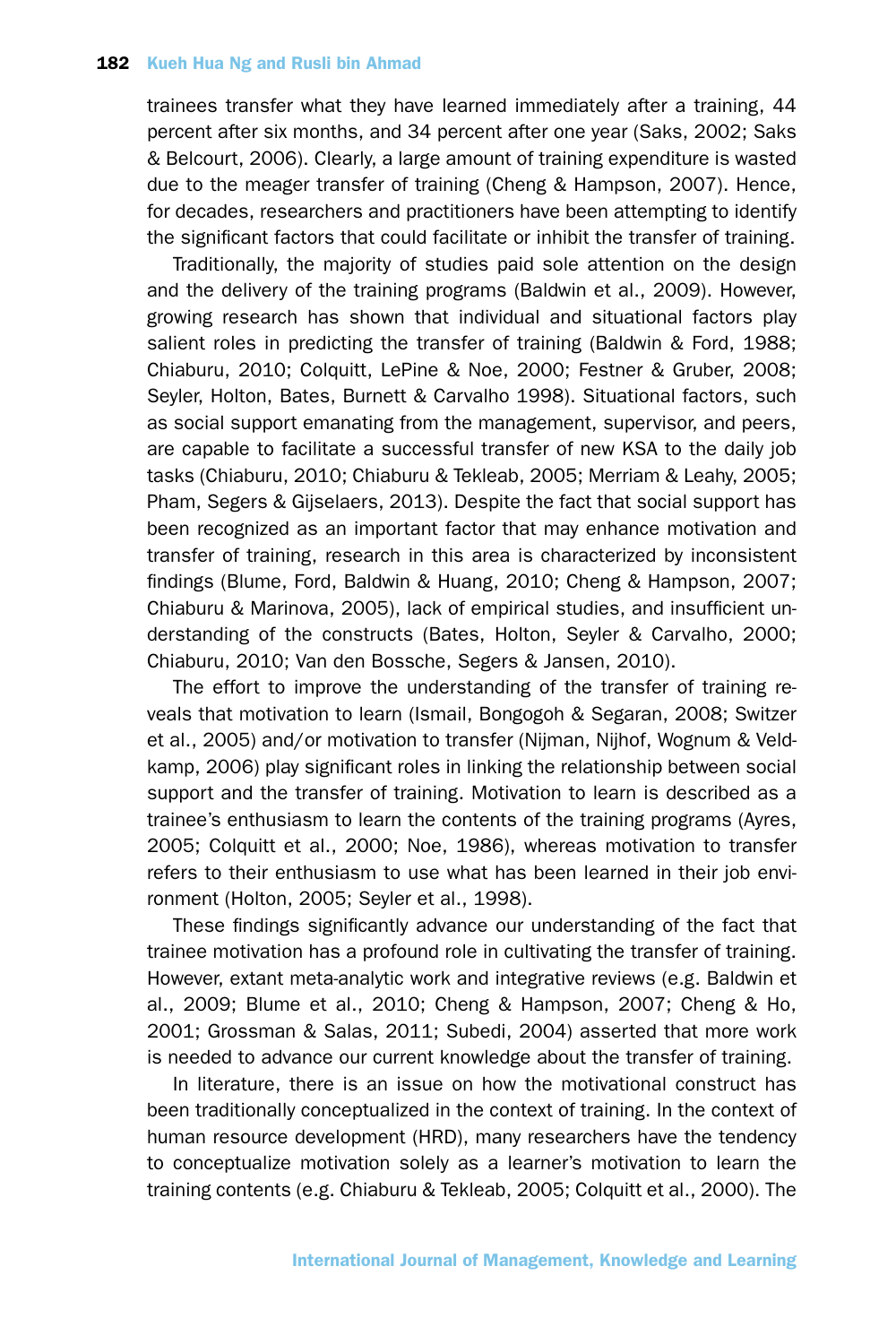traditional concept is somewhat narrow, because it does not acknowledge the fact that motivation in HRD involves the motivation to transfer new KSA to their job environment (Holton & Baldwin, 2003; Holton, 2005; Naquin & Holton, 2002). In other words, a successful transfer of training is not only concerned about the trainees' motivation to learn in training, but also involves their motivation to improve their job in a workplace context.

Although researchers have now acknowledged the importance of motivation to transfer, in addition to motivation to learn, the majority of studies have failed to investigate both types of motivation as an integrated construct (Battistelli, 2008; Holton, 2005; Machin & Fogarty, 2004; Naquin & Holton, 2002). The exploration of motivation to learn and motivation to transfer as separate constructs is undeniably important. However, some researchers have raised the question, whether examining the motivation to learn and the motivation to transfer as separate constructs reflects the reality of a trainee motivation to attend training in a workplace setting. This is due to the fact that in the workplace, the majority, if not all, trainees attend training with the focal aim to improve their work performance. To achieve improved work performance, trainees must have the tendency to feel motivated to learn the training materials and to perform what has been learned during the training in daily job tasks. Hence, the integration of both the motivation to learn and the motivation to transfer, namely the motivation to improve work through learning (MTIWL) (Holton, 2005) is more accurate in reflecting the profile of learners in the context of a workplace than simple motivation to learn and/or motivation to transfer constructs.

This paper, therefore, attempts to explore MTIWL as a mediating mechanism that links social support and the transfer of training. Holton and Baldwin (2003) maintained that '[MTIWL] construct is potentially a more powerful motivational construct, because it incorporates both dimensions of motivation critical to achieving transfer outcomes.' (p. 20). MTIWL is a better construct to explain the transfer of training mainly due to its recognition of complex human motivation in training and work situations. Due to the incorporation of MTIWL construct that reflects the nature of trainee motivation in both learning, as well as in the implementation of training to improve work performance, it may advance our current understanding of the learner's motivation that significantly facilitates the effects of social support on the transfer of training.

## Literature Review

#### *The Concept of MTIWL*

Generally, in the transfer of training studies, motivation has been measured in terms of trainee motivation to acquire new KSA from training programs (Baldwin et al., 2009; Holton, 2005). In order to ensure positive transfer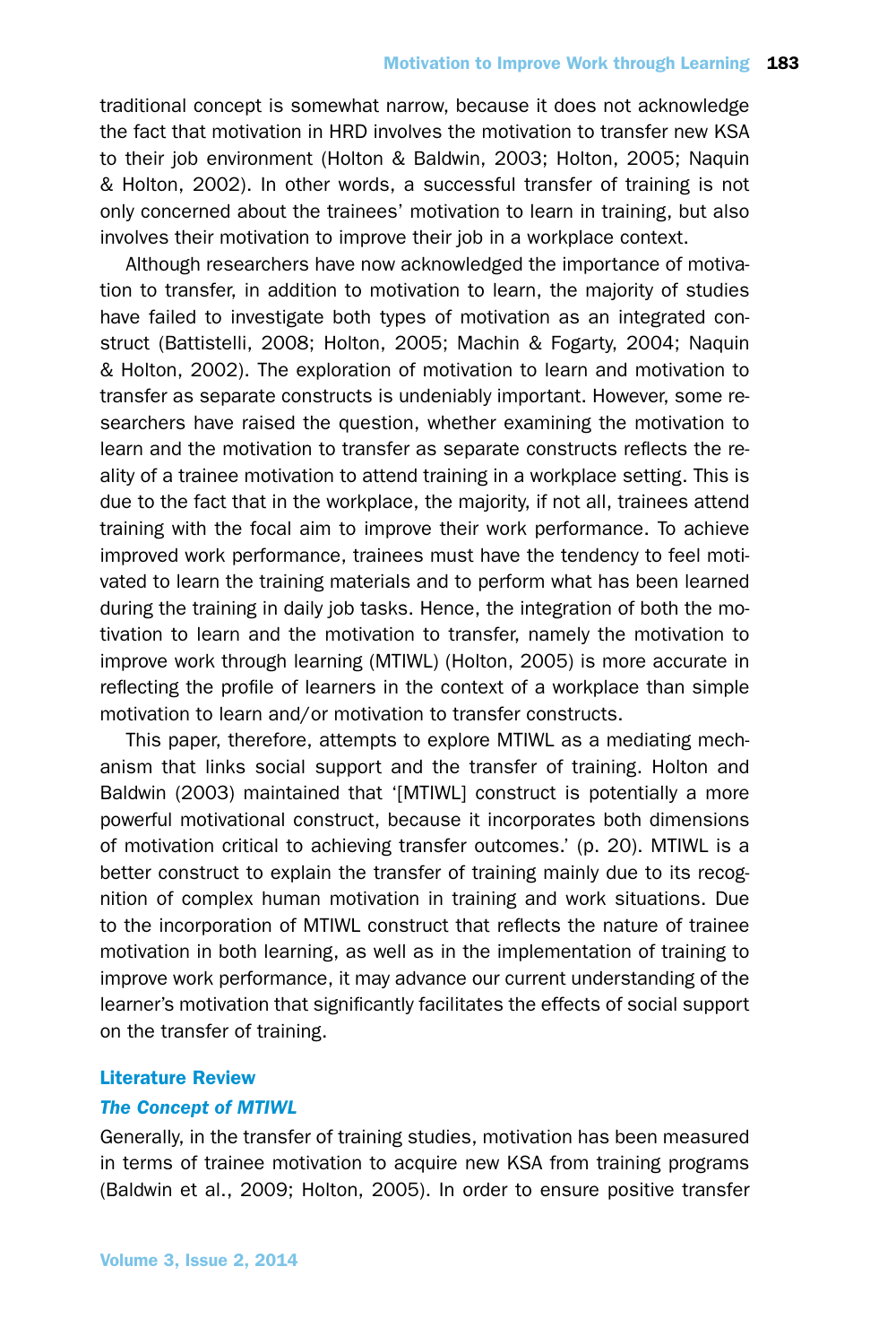of training, it is crucial for a trainee to possess the motivation to learn the training contents and also possess the motivation to apply new learning in the job environment (Axtell, Maitlis & Yearta, 1997; Chiaburu & Lindsay, 2008; Kontoghiorghes, 2001, 2002, 2004; Pham et al., 2010).

MTIWL incorporates the elements of two basic motivational constructs in HRD with a necessity to facilitate the transfer of training, namely motivation to learn and motivation to transfer. Acknowledging the importance of both motivation to learn and motivation to transfer in the framework of the transfer of training, Naquin and Holton (2002, p. 358) argue that 'it is the combined motivational influences that will influence desired training outcomes.' The notion of MTIWL is robust because it completely captures the key elements of motivation that are important for the transfer of training; therefore, this view is generally well agreed upon by researchers. For example, Nikandrou, Brinia and Bereri (2009, p. 267) argue that 'in cases where there was great motivation to learn, but lack of motivation to transfer, no training transfer at work took place.' Their statement indicates that motivation in both training and work situations are equally useful to invoke the trainee desires in the learning and transfer processes.

Despite the facade that MTIWL merely combines two dimensions of motivation (i.e. motivation to learn and motivation to transfer) in an additive method (Holton, 2005; Naquin & Holton, 2002), it is a more holistic approach towards measuring learner motivation and it is likely that this higherorder construct has more significant effect on the transfer of training than a single motivation to learn or motivation to transfer construct. This is because 'persons entering a learning situation with high levels of MTIWL are likely to have greater motivation to engage in work relevant learning experiences offered with strong transfer designs that emphasize practice and job application than persons with high levels of simple [motivation to learn]' (Holton, 2005, p. 48).

As previously mentioned, research on MTIWL is relatively scant due to the lack of attention to this construct. Indeed, many empirical studies continue to divide the motivation construct in terms of trainee motivation to learn in the context of training and motivation to transfer training to their job. Naquin and Holton's (2002) study was the first to examine MTIWL and its antecedents. Extroversion, positive affectivity, and work commitment directly affected MTIWL, whereas conscientiousness and agreeableness influenced MTIWL via work commitment. Nonetheless, their study focused on determining the dispositional factors affecting MTIWL without attempting to examine MTIWL as a valid mediator that links social support and the transfer of training.

In recent years, the burgeoning literature supports the importance of work environment factors in cultivating motivation to learn, motivation to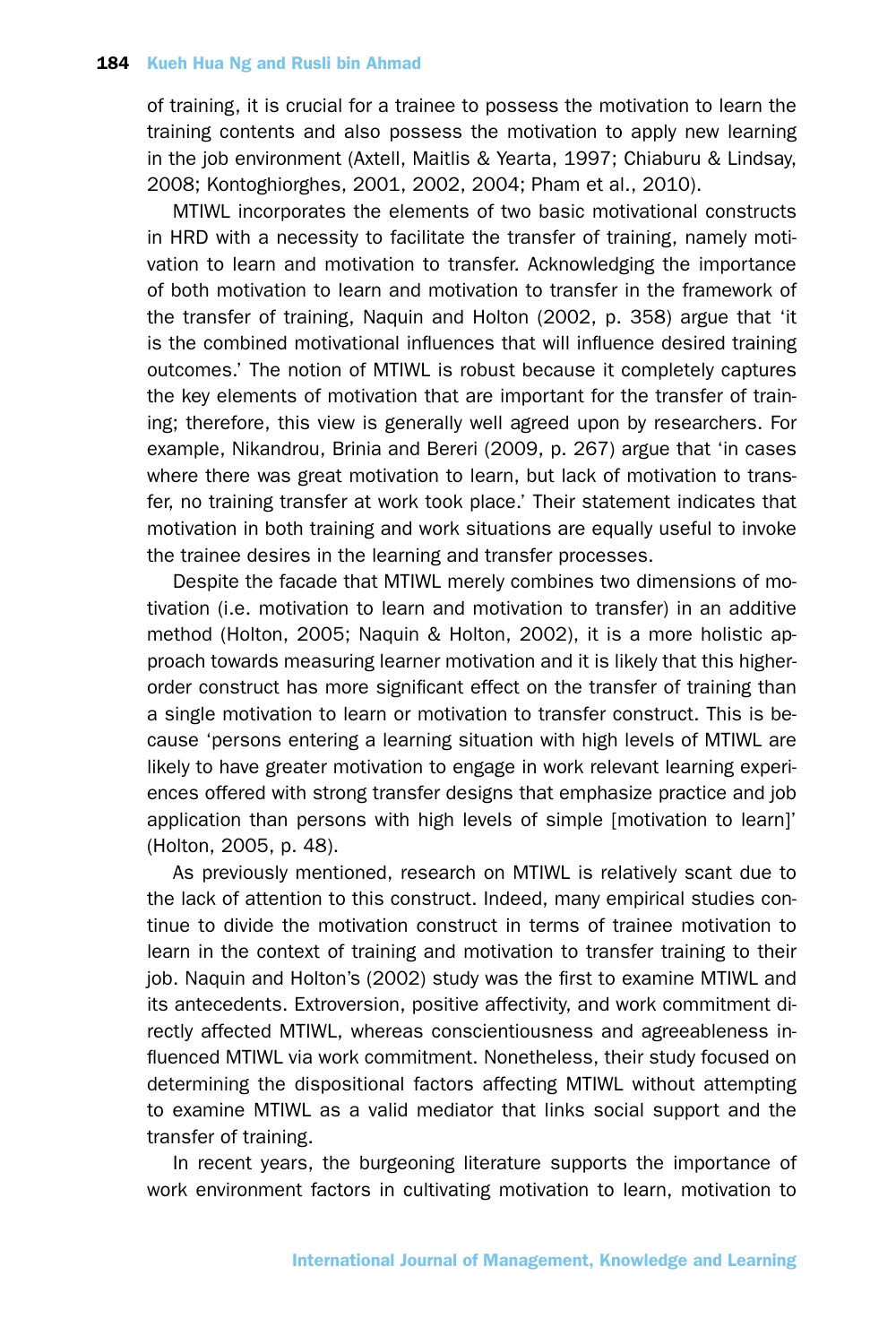transfer, and transfer of training (Chiaburu, 2010; Grossman & Salas, 2011; Lancester et al., 2013; Lim & Morris, 2006; Switzer et al., 2005). Also, studies of best practices in the transfer of training suggest that support originating from the organization, supervisor, and peers emerged as the central practice that encouraged positive transfer of training (Burke & Hutchins, 2008; Hutchins, 2009). Such findings reasoned the need to explore the role of MTIWL in the relationship between social support and the transfer of training.

# *The Mediating Role of MTIWL and the Relationship between Perceived Organizational Support (POS) and the Transfer of Training*

POS, as the term suggests, is closely associated with a person's general view regarding the degree to which an organization supports his or her welfare as an employee (Chen, Eisenberger, Johnson, Sucharski & Aselage, 2009). Employees also perceive organizational support as a form of their organization's commitment to them (Eisenberger, Huntington, Hutchinson & Sowa, 1986). Drawing on the notion of organizational support theory, an employee forms a general belief of the extent to which an organization appreciates his or her contributions and concerns about his or her wellbeing. This belief is formed in order to meet the socio-emotional needs and to evaluate the benefits of elevated work effort (Rhoades & Eisenberger, 2002). Based upon the assumption of social reciprocity, employees tend to develop an obligation in the form of concern about their organization's welfare when they perceived support from their organization (Rhoades & Eisenberger, 2002). Employees' concern about the welfare could manifest itself in terms of loyalty and assistance to aid the organization in reaching its goals.

The assumptions of social exchange theory may hold true in the context of training. When sufficient support is provided by an organization, a trainee is likely to feel motivated to get involved in acquiring new KSA and later transfer them to the workplace. This might result in better performance and, as a consequence, helps the organization to reach its goals (Battistelli, 2008; Chiaburu, Van Dam & Hutchins, 2010). As noted earlier, this is based upon the principle that employees tend to reciprocate with positive attitudes if they perceive that their organization values their well-being.

There are a few empirical studies that directly examine the construct of MTIWL in the past. For example, Veeraya and Sasi (2011) found social exchange process to be a valid predictor of MTIWL. Using structural equation modeling analysis, they found perceived justice and POS significantly affected work-related attitude, which in turn led to the enhancement of MTIWL among private hospital employees. Ascher's (2012) quantitative study found that transfer of training was a valid outcome of MTIWL.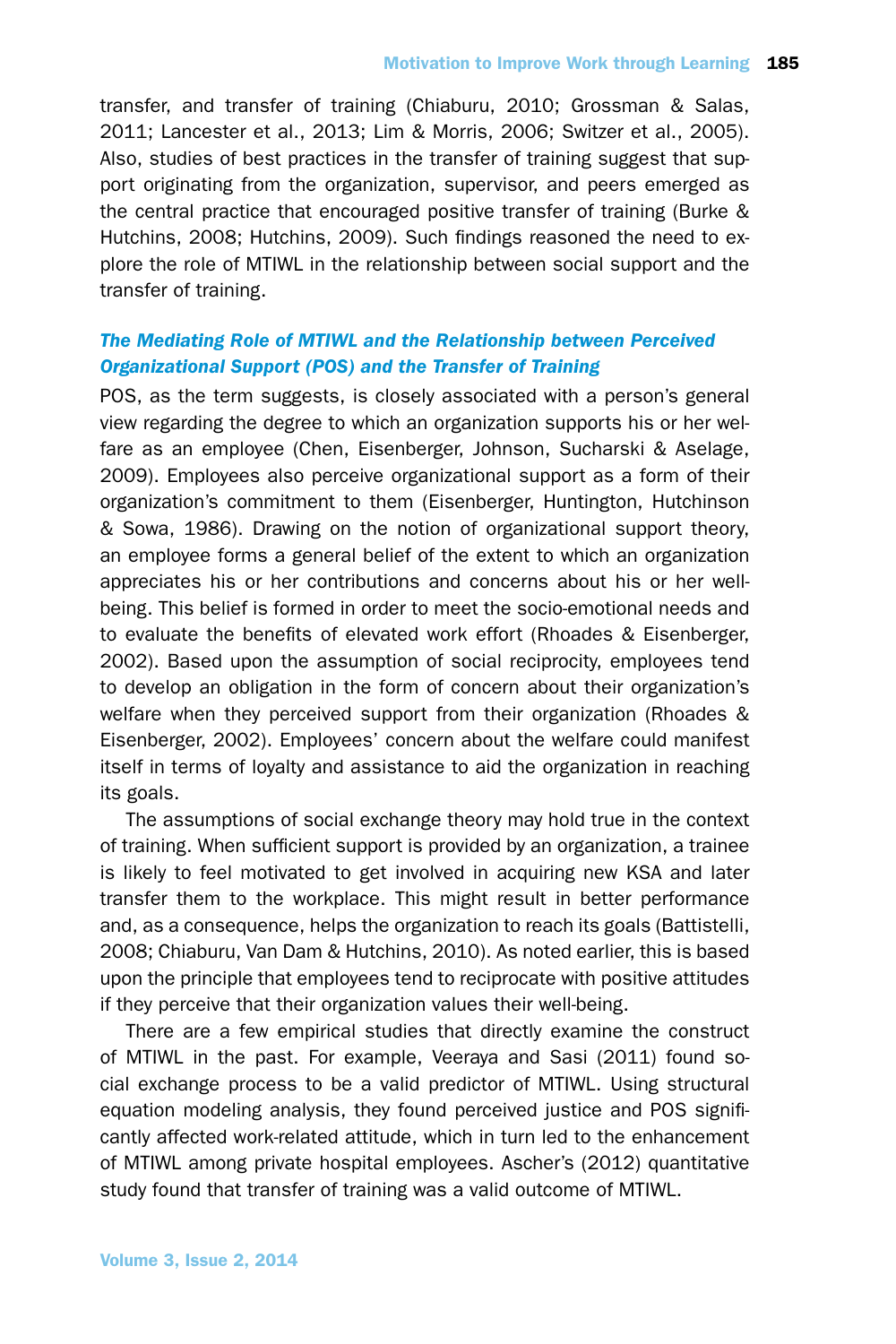Most of the previous empirical studies, however, separately examined the concept of motivation in the form of motivation to learn and/or motivation to transfer. Recently, a study by Lee, Lee, Lee and Park (2014) found that the motivation to transfer was a significant mediator that linked the effects of POS on the transfer of training. Trainees in a low performer group had a higher motivation to integrate new KSA in their job environment than the high performer group when they perceived their organization supported their learning. Such perception was due to the trainees' assumption that their organization valued the process and responsibility of employee development.

Empirical work by Battistelli (2008) examined three aspects of motivation as the outcomes of POS, namely (1) motivation to obtain professional skills; (2) motivation to apply new knowledge acquired from training in the job environment; and (3) motivation to undergo training for the purpose of increasing social status and company standing. The extent to which an organization provided support in the context of training resulted in the motivation of trainees to implement new KSA from training and boosted their motivation to apply the KSA when they returned to work. The conclusion of the study was that trainee motivation in learning training materials and motivation to apply training significantly contributed to the perception of the transfer of training.

In a longitudinal analysis by Chiaburu et al. (2010), they revealed that motivation to transfer was predicted by social support originating from the organization. The study discovered that POS served as a predictor of motivation to transfer and the actual transfer of training. In other words, when trainees perceived their organization as caring, they had greater motivation to use what they have learned from the training in their job environment. Further analysis revealed that motivation to transfer acted as the mediating variable that linked POS and supervisor support to the transfer of training. Similar findings were argued by Chiaburu (2010).

Nikandrou et al.'s (2009) qualitative study, which used in-depth interviews to uncover the underlying processes of the transfer of training, found evidence of the effects of organizational climate on the transfer of training, by means of both motivation to learn training materials and motivation to apply training in their job. The results of the study found discouraging transfer among the participants. Participants commented that, for example, their organization did not care about their ability to apply training in order to achieve performance improvement. Thus, the lack of caring from the organization affected the trainees' motivation to learn, as well as their motivation to apply their training in their job environment. Towards the end, the majority of participants stated that there was no performance improvement following the training. The essence of the findings demonstrated the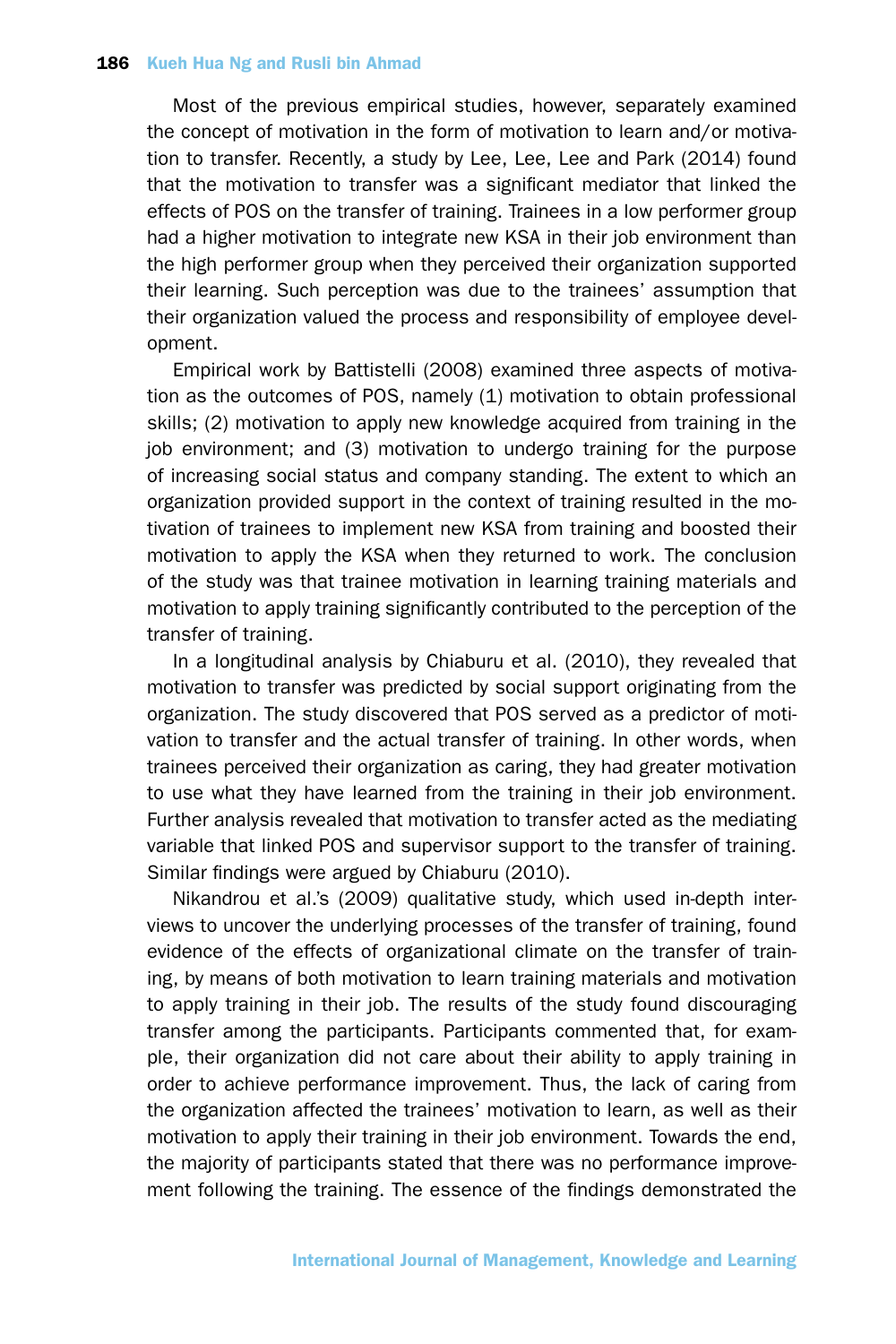pressing necessity of perceived support from the organization, as well as high motivation to learn and motivation to transfer among the trainees if transfer of training is anticipated.

Based upon the theory of organizational support and previous empirical studies, the authors formulate the following proposition:

P1 *MTIWL will significantly mediate the relationship between POS and the transfer of training.*

# *The Mediating Role of MTIWL in the Relationship between Supervisor Support and the Transfer of Training*

Supervisor support has been widely regarded as a key work environmental variable affecting the transfer of training (Baldwin & Ford, 1988; Elangovan & Karakowsky, 1999; Lancester et al., 2013; Nijman et al., 2006) and it is critical in creating a transfer friendly climate (Axtell et al., 1997). Since supervisor support is a multi-dimensional construct (Baldwin & Ford, 1988; Ford & Weissbein, 1997; Grossman & Salas, 2011), examining it would generate a significantly differing conceptualization (Nijman, 2004). For instance, support originating from a supervisor is often regarded as the reinforcement of training in the workplace (Holton, Bates & Ruona, 2000), whereas others defined it as supervisory behavior congruent to the objective of the training program (Xiao, 1996).

The notion of motivational theory that acknowledges the importance of cognitive process of motivation can be used to describe the association between supervisor support and transfer of training. In essence, Vroom's expectancy theory argues that a person is motivated to perform a task if he or she believes that a specific action will generate good performance and, in return, lead to desired outcomes (Yamnill & McLean, 2001). Based upon the assumption of this theory, a trainee will be motivated to learn the training contents and apply the learned materials when he or she recognizes that such action might bring positive performance outcomes (Noe, 1986). Encouragement from the supervisor in terms of clarification of the benefits and advantages of attending a particular training may motivate the trainees to learn new KSA from training and consequently motivate them to apply what they have learned from the training in their job environment (Chiaburu & Tekleab, 2005; Nijman et al., 2006; Switzer et al., 2005).

Bandura's social learning theory offers some insights into trainee motivation in training programs. The core of social learning theory lies in the notion of self-efficacy and outcome expectations (Zimmerman, 2000). The term self-efficacy is defined as a person's belief about his or her ability to successfully perform a task (Burke & Hutchins, 2008), while outcome expectations refer to the desired outcomes as a result of performance (Ban-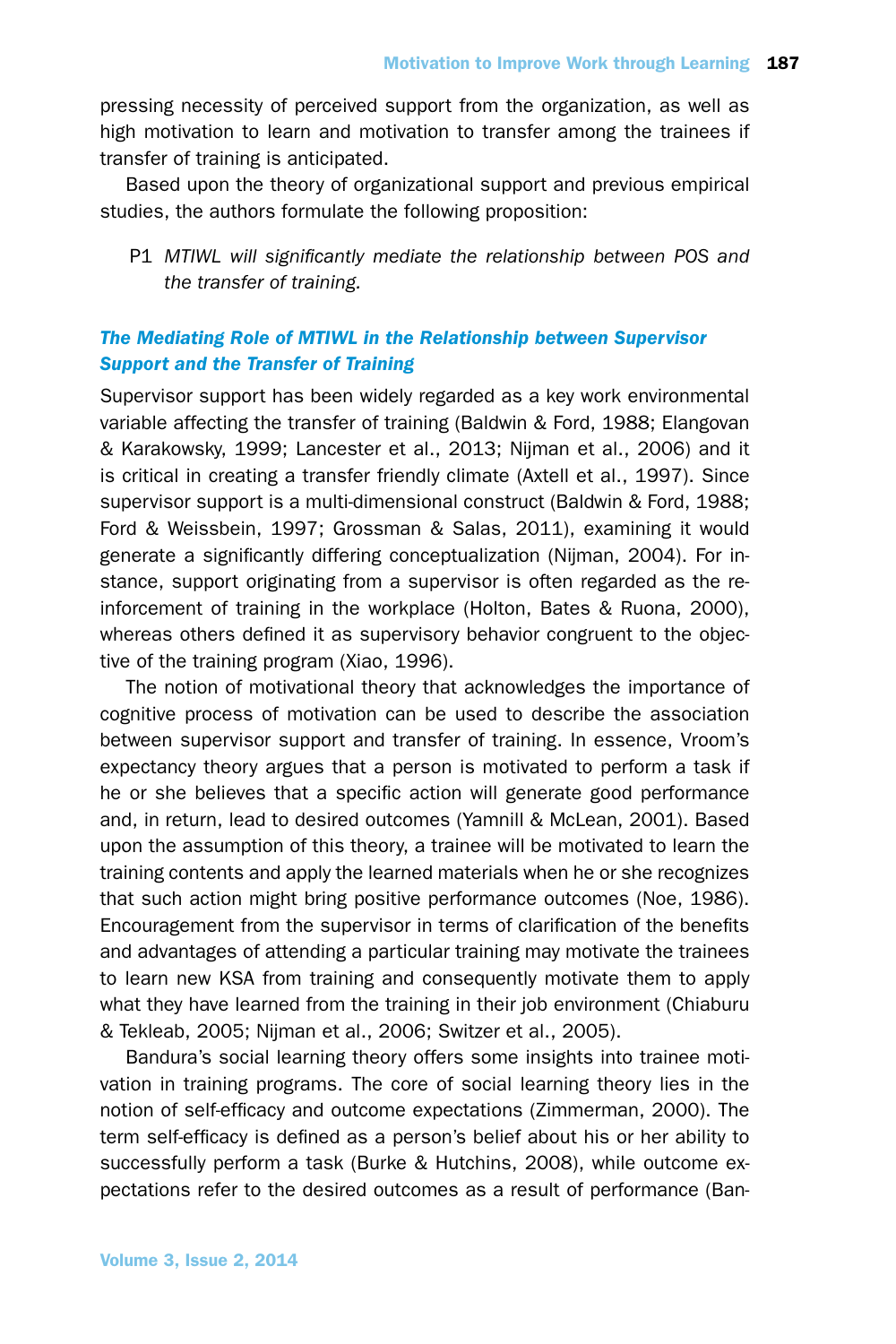dura, 1993). To strengthen self-efficacy, a person needs to attain success (enactive mastery), while training programs must be designed to assist him or her to overcome failure (vicarious experience) (Tucker & McCarthy, 2001). It is also vital for the person to observe others that have mastered the KSA (modeling); furthermore, the person should be verbally encouraged to let him or her exert more effort in training programs (verbal persuasion) (Tucker & McCarthy, 2001).

In this instance, the extent to which supervisors support subordinates through rewards, encouragement to attend and apply training, provision of guidance to apply training and knowledge-sharing on how to apply training is likely to increase their subordinates' self-efficacy (Chiaburu & Tekleab, 2005; Facteau, Dobbins, Russell, Ladd & Kudisch, 1995). In turn, employees with high self-efficacy in acquiring new KSA are motivated to be trained and incorporate what has been learned in their daily work routines (Lee et al., 2014).

The transfer of training literature dominantly suggests that supervisor support is one of the most important stakeholders in an organization that affects trainee motivation and the transfer of training (Blume et al., 2010; Colquitt et al., 2000; Ford & Weissbein, 1997; Foxon, 1993). Nonetheless, certain studies (e.g. Chiaburu & Marinova, 2005; Velada, Caetano, Michel, Lyons & Kavanagh, 2007) found no significant relationship between the supervisor support and the transfer of training. The mixed findings are the result of diversity in the conceptualization of supervisor support in the literature (Baldwin & Ford, 1988; Blume et al., 2010; Cheng & Ho, 2001). It is worth noting, from a practical standpoint, that supervisor support has an irregular and interspersed character with active discussions only before and after training and periodic checks of progress (Chiaburu, 2010; Chiaburu et al., 2010). Consequently, the nature of these practices may weaken the effects of the supervisor support on the transfer of training.

Also, the way in which the supervisor support influences the transfer of training is unclear (Nijman, 2004). That is, despite the fact that most of the previous studies examined the direct effects of supervisor support on the transfer of training (e.g. Cromwell & Kolb, 2004; Lim & Morris, 2006), a substantial number of studies posited that the relationship between supervisor support and the transfer of training is mediated by the motivation to learn and/or the motivation to transfer training to the job environment. The inclusion of motivation construct as a mediator linking supervisor support and transfer of training has produced significant and positive results. Employing social exchange theory, Scaduto, Lindsay and Chiaburu (2008) found that supervisor support was critical for skills transfer, maintenance and generalization of training. Motivation to learn, along with outcome expectancy, mediated such relationships.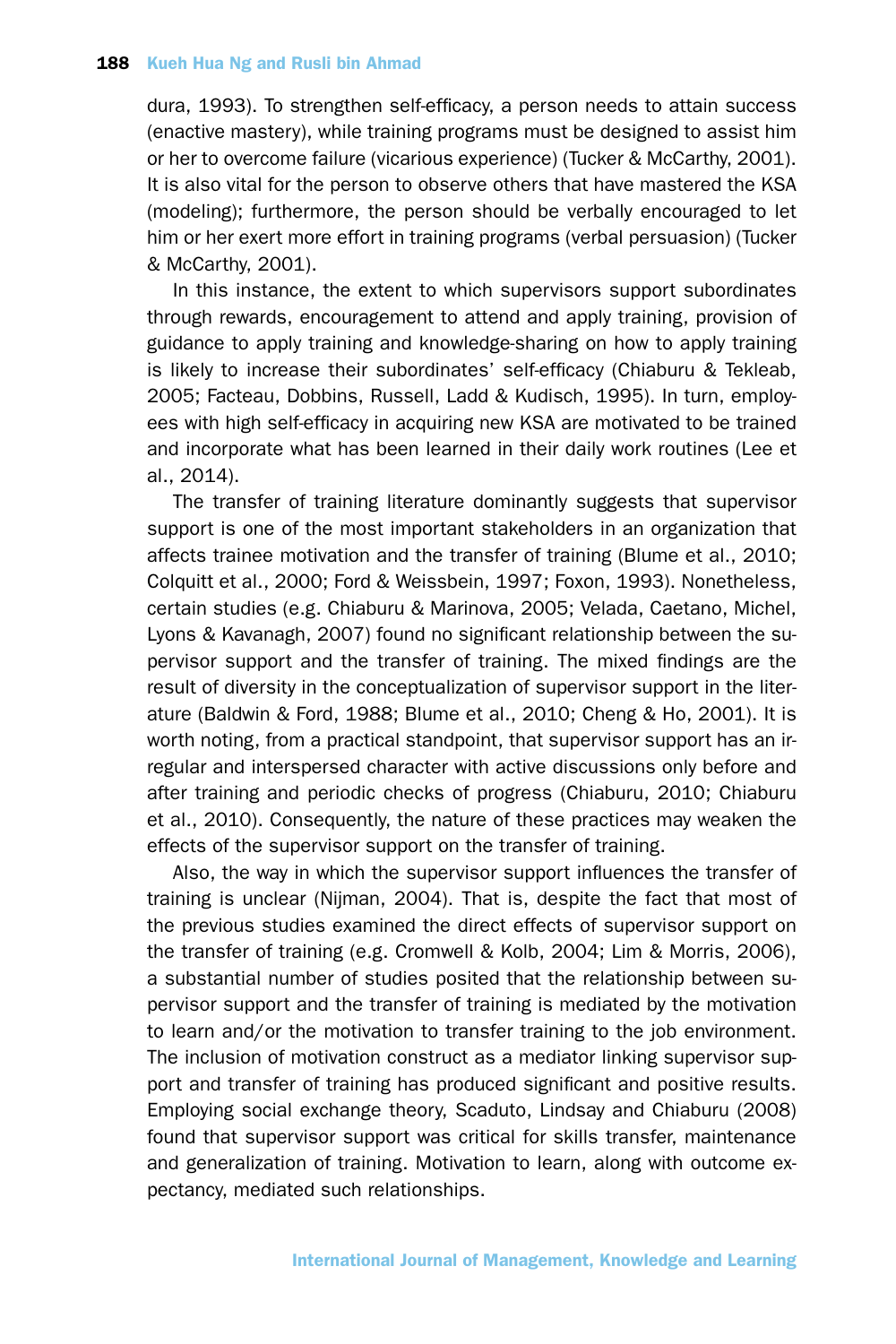A number of studies found supervisor support, in terms of encouragement to attend training and to apply new learning in the job environment, significantly promotes motivation in training, leading to the transfer of training. In studies conducted by Chiaburu and Tekleab (2005) and Switzer et al. (2005), the extent to which supervisors encouraged trainees to attend training programs, aided the trainees to apply the training in their job environment, gave sufficient time to the trainees to apply KSA in their job, and invoked their motivation to learn led to the trainees' ability to apply, adapt, and reproduce what they have learned during training in their daily work tasks. Adequate opportunities to apply training in terms of the provision of materials and opportunity to practice new learning in their work assignments had been proven to exert strong effects on the motivation and transfer of training (Nijman et al., 2006; Pham et al., 2013).

Longitudinal studies suggest that supervisor support is not only a strong predictor of trainee motivation and transfer of training immediately after training, but across different points in time. Axtell et al. (1997) examined long-term transfer of training based on non-managerial, technical employees from a multi-national organization who attended one of six training courses targeted at developing workplace interpersonal skills. In relation to their work environment, supervisor support and motivation to transfer were positively correlated with the transfer of training one month and a year after the training. It was concluded that support from the managers enhanced trainees' motivation to transfer training to their job environment. In turn, motivation to transfer acted as the main predictor of short and long-term transfer of training.

Kontoghiorghes (2004) expanded the traditional transfer of training model by postulating that, aside from an immediate learning environment, non-training work environment factors (e.g. socio-technical system design, job design, quality management, and continuous learning environment) had significant effects on motivation to learn and motivation to transfer training. Positive learning transfer climate (e.g. supervisor and peer support) was the strongest predictor of transfer of training and job performance through motivation to learn and motivation to transfer training to the job.

Qualitative studies generally support the findings that derived from the quantitative studies described above. Lancester et al. (2013), Nikandrou et al. (2009), Lim and Johnson (2002), and Lim (2000) measured the effects of supervisor support on trainee motivation and the transfer of training by employing a series of interviews to gain a better comprehension on these relationships. The results advocated that the most significant predictor that influenced the transfer of training was the provision of support from the supervisor before, during, and after training. They maintained that most trainees had a greater motivation to learn and motivation to transfer, as well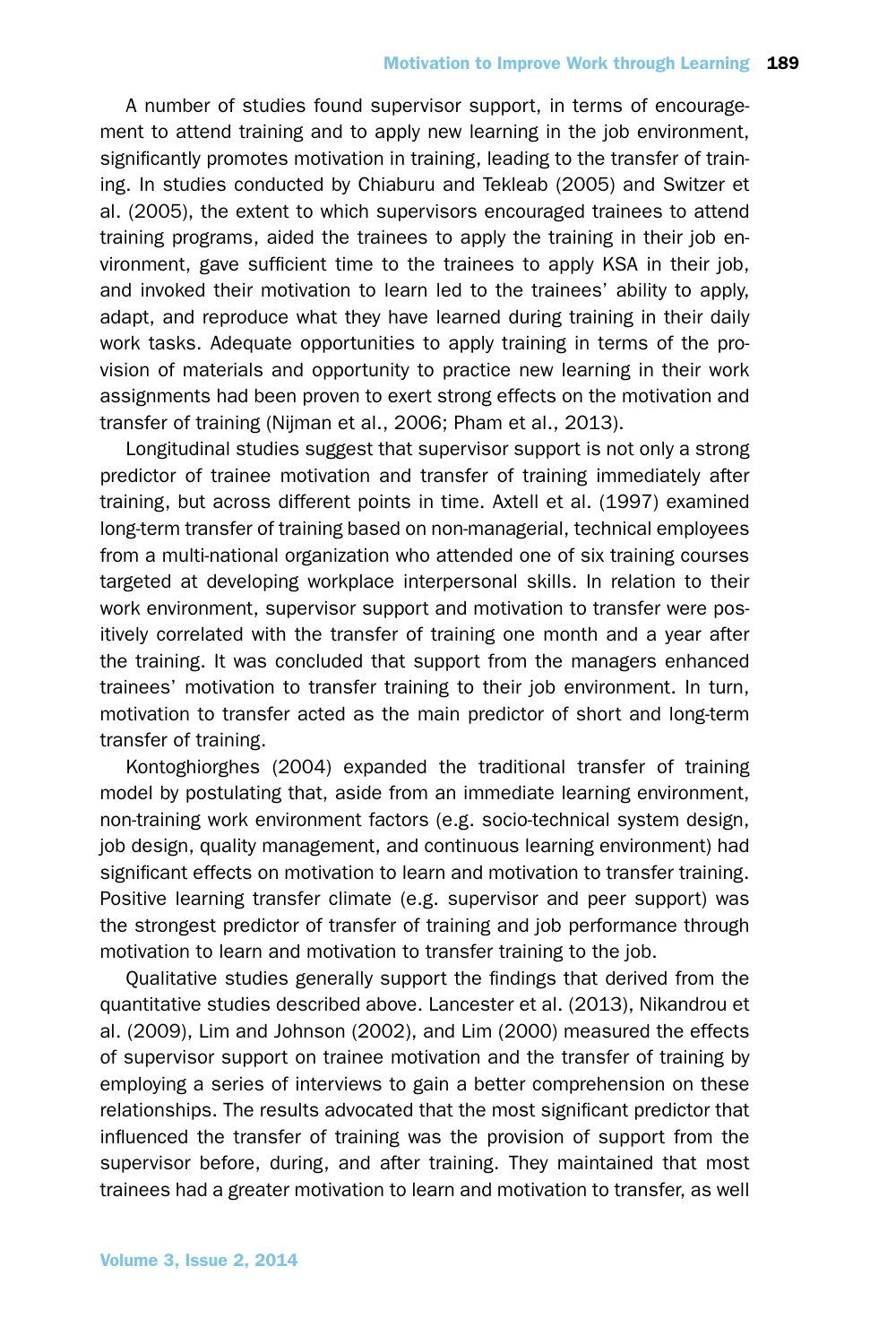as positive transfer of training only when they reported having supervisors who openly discussed the training and provided sufficient training feedback.

Since many of the previous studies found significant correlation between supervisor support and transfer of training via motivation to learn and/or motivation to transfer, it is possible that the findings will also hold true for MTIWL construct. Considering satisfactory support from the literature, the authors propose the following proposition:

P2 *MTIWL will significantly mediate the relationship between supervisor support and the transfer of training.*

## *The Mediating Role of MTIWL on the Relationship between Peer Support and the Transfer of Training*

Another stakeholder in an organization that can influence transfer of training is a person's peer. In most cases, peer, or often called co-worker, suggests any person who works along with an employee in an organization. It includes superiors and subordinates. Nonetheless, the term co-worker is more often associated with the person who has an identical rank with an employee in an organization. An individual has peers who are associates in social and job interactions (Chiaburu & Harrison, 2008). Flatter organizational structure and the increase in the practices of team-based work dramatically elevated the importance and frequencies of lateral interactions between employees and their peers (Cromwell & Kolb, 2004). In this situation, employees are encouraged to work collaboratively and to network with peers (Cromwell & Kolb, 2004).

Not surprisingly, peer relationships are usually overlooked due to the nature of most early management theories that dismissed the elements of lateral relationships in management practices (Chiaburu & Harrison, 2008). Weber's bureaucratic theory and Fayol's administrative theory emphasized the fundamentals of hierarchical and authoritarian qualities in management and, at the same time, proposed that effective communication can only be achieved with downward and formal practices through supervisors. The Hawthorne studies marked the shift of perception towards the importance of peers in the workplace. The Hawthorne studies showed that peers played a major role in impacting employee's intrinsic motivation and job performance.

Unlike an organization or a supervisor that has authority and serves as a superior, an employee has an equal status with his or her co-workers. Also, because of the constant and greater presence of peers as opposed to management and supervisors in almost every organization, an employee is likely to interact more frequently with his or her co-workers (Chiaburu & Harrison, 2008). The nature of this status makes the relationship between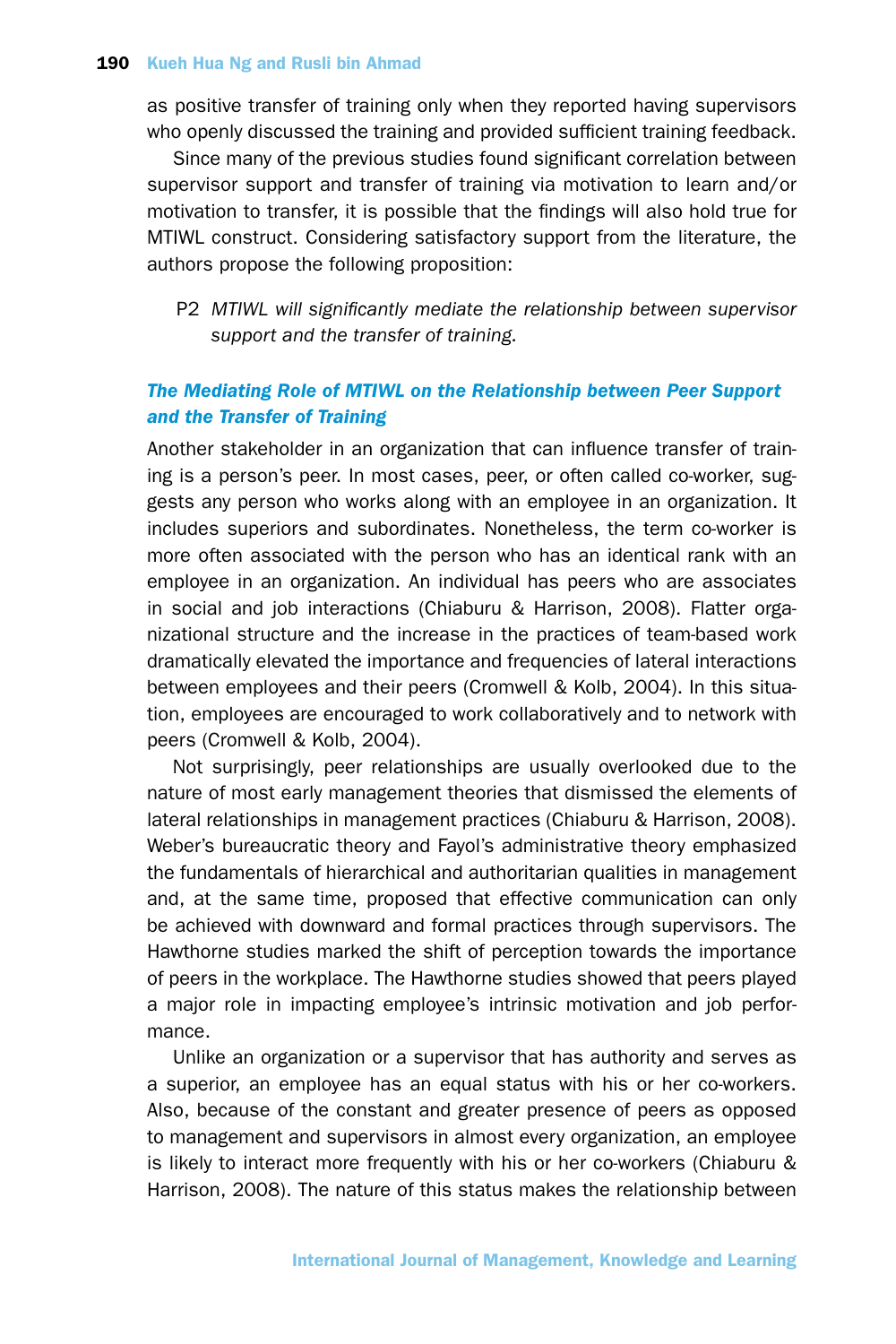an employee and his or her peers more proximal than the relationship with the management and supervisors (Chiaburu, 2010; Chiaburu et al., 2010). Due to a more proximal relationship than the management and supervisors, peers provide critical functions for an employee in mentoring, information exchange, and social support (Bates et al., 2000; Facteau et al., 1995). First, in mentoring programs, peers act as mentors that could provide valuable work advices and information in order to accomplish necessary tasks. Second, the function of peers in information exchange is largely related to the discussion of work-related information or personal problems. Third, support from peers is a powerful source to reduce uncertainty and stress, which can improve employee and organizational well-being (Chiaburu & Harrison, 2008).

In the domain of training, a trainee can benefit from having supportive peers. In order to ensure the transfer of training, it is important for a trainee to receive encouragement, opportunities, and endorsement from peers in his or her implementation of training in their job environment. Further, peer networking and information sharing about training contents greatly enhances the transfer of training (Hawley & Barnard, 2005). Because of the continuous flow of information and encouragement, support originating from peers has been postulated to exert stronger influence on the training outcomes than the one coming from the organization or supervisors (Chiaburu, 2010).

As noted earlier, the concept of social learning theory argues that selfefficacy and outcome expectations play important roles in cultivating a person's motivation to perform a task. In a training situation, a trainee, who observes his or her peers performing a task, is likely to believe that he or she is capable of performing a similar task. This belief can be reinforced when the trainee notices that his or her peers successfully perform the task. Positive feedback acquired from the peers can also enhance self-efficacy. High self-efficacy may increase trainee's effort and persistence, which cultivates the motivation for KSA acquisition and the motivation to apply training in their job environment (Colquitt et al., 2000; Lee et al., 2014).

Although Van den Bossche et al.'s (2010) study of 35 academic employees in the Netherlands failed to confirm the hypothesis that argued peer feedback to have a stronger effect on the transfer of training than supervisor feedback; further analysis found that the frequency and helpfulness of feedback emanating from peers was associated with greater motivation to transfer and transfer of training than that coming from supervisors. A similar study by Hawley and Barnard (2005) found that peer networking and information sharing about training contents greatly enhanced the transfer of training.

Furthermore, a study by Chiaburu and Marinova (2005) confirmed that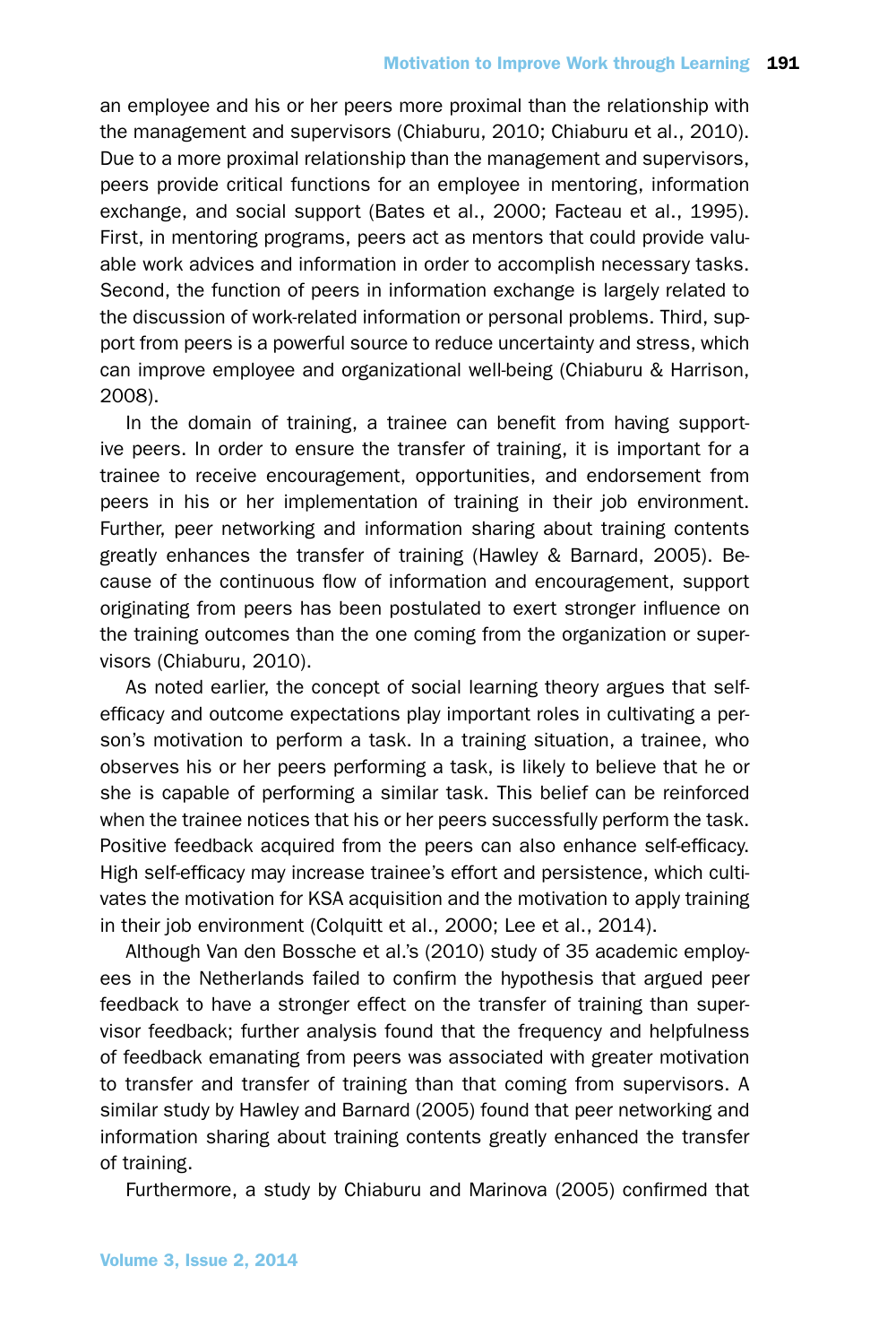the extent of peer support was indeed a stronger predictor of the transfer of training than supervisor support. Peer support, in the form of encouragement to apply training to their job, is significantly related to both motivation to learn and skill transfer. Such findings were attributed to trainee reliance on team-level support from co-workers for training outcomes. The outcome of the study provided strong grounds to Bates et al.'s (2000) argument that peer support is more important to invoke training motivation and transfer of training in certain work situations.

Other empirical studies showed that peers acted as important source of support to trainees, similar to that coming from supervisors. Ayres' (2005) study suggested significant effect of peer support on trainee motivation to attend and learn from training, which in turn led to positive transfer of training. Trainees, who perceived that their peers were helpful in the application of new learning, encouraged them to apply the training, appreciated their effort to transfer new learning, and understood they need more time to apply training in their job were reported having greater motivation to learn in training programs than those who did not receive such support. As a result, the trainees believed that they had the ability to practice what they have learned from training back in the workplace.

Comparable findings were established by Facteau et al. (1995). Trainees who reported having ample support from their peers had high levels of motivation to attend and learn from training programs, which in turn led to an elevated transfer of training. Hence, the conclusion was that the relationship between peer support and transfer of training was indirectly influenced by the motivation to learn KSA from training programs.

From a practitioner's perspective, there is growing recognition that peer support has important impact on the level of training outcomes. Studies of best practices related to the transfer of training (e.g. Burke & Hutchins, 2008; Hutchins, 2009) appeared to endorse the contributions of peer support in successful transfer of training. In this sense, practitioners commented that peer support, particularly the reinforcement of the implementation of training in the job environment and the ability of the trainees to learn effectively from peers through a variety of means contributed to positive transfer of training.

Based on the literature, the authors propose the following proposition:

P3 *MTIWL will significantly mediate the relationship between peer support and the transfer of training.*

## Conceptual Model

The following conceptual model is built based on relevant theories and empirical evidence that supported the notion that MTIWL may mediate the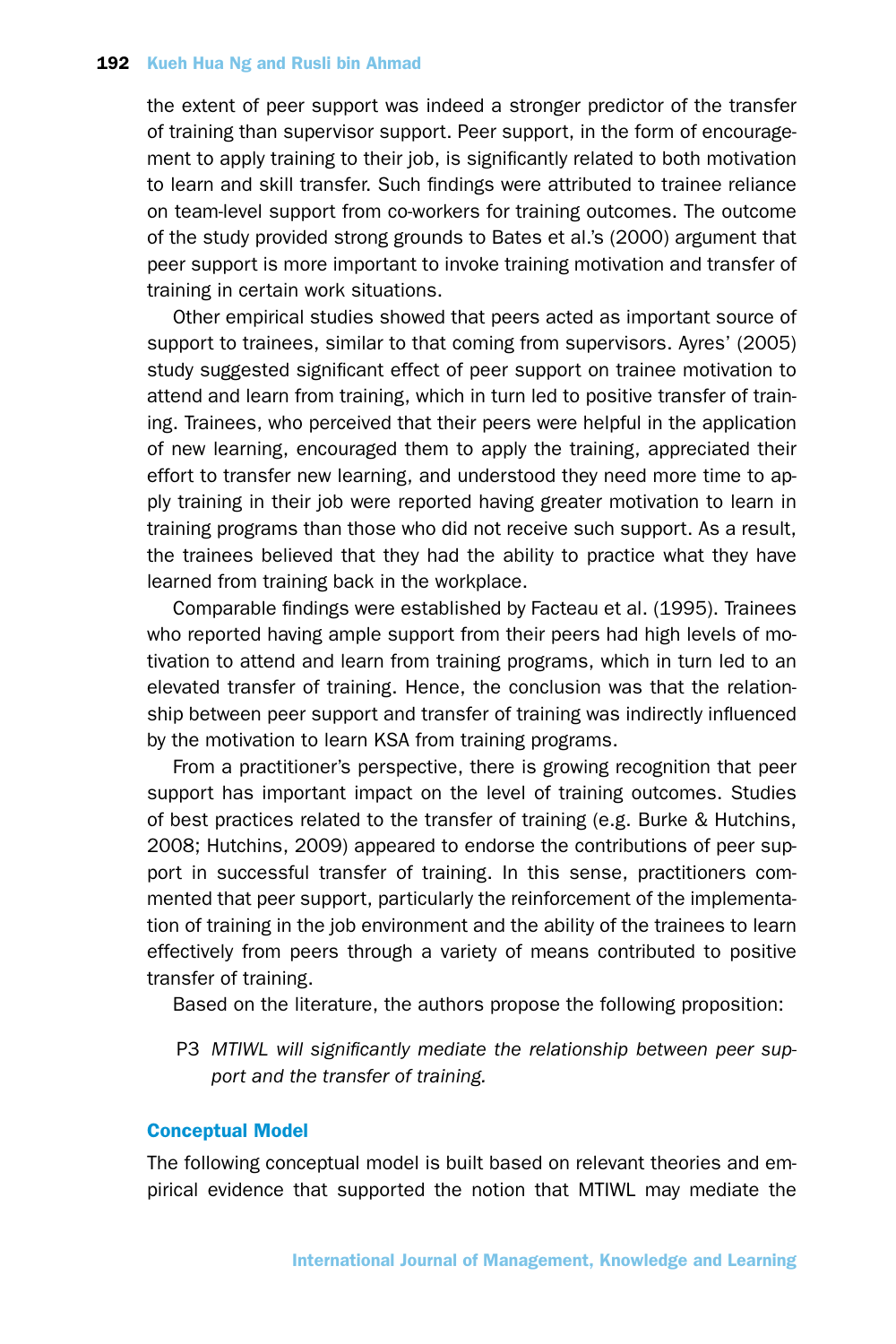

**Figure 1** Conceptual Model

relationship between social support and transfer of training. Social support, in terms of POS, supervisor support, and peer support may increase trainee motivation to learn training contents and motivation to perform in the job environment what has been learned during the training. As a result, it might lead to successful integration of KSA learned during training in the job environment.

## **Discussion**

This conceptual paper examines the mediating role of MTIWL on the relationship between social support and transfer of training. It attempts to fill the gaps in the literature by examining motivation to learn and motivation to transfer as an integrated construct consistent with the recommendations from several researchers (e.g. Naquin & Holton, 2002; Holton, 2005). This integrated construct of motivation, namely MTIWL (Holton, 2005), is likely to replicate a realistic trainee motivation in workplace situations that is not only concerned about learning, but also about the motivation to improve work performance.

As such, this conceptual paper has several theoretical and practical implications. MTIWL acknowledges two important dimensions of motivation critical for successful transfer of training, namely the motivation to learn from training and the motivation to apply the skills obtained through training in the job environment. Without a doubt, a trainee with strong MTIWL can transfer training much more effectively than those with simple motivation to learn, because the trainee is motivated to engage in learning and enthused to incorporate training in the workplace settings. As a result, the proposed conceptual model contributes to the theory development of HRD by extending the current knowledge on MTIWL as a potential intervening variable that is crucial in linking social support with the transfer of training.

Moreover, by investigating MTIWL as a potential mediator, linking the relationship between social support and transfer of training, it may rectify the inadequacies in the literature pertaining to inconsistent findings. The construct of MTIWL could identify the profile of trainees who possess the necessary motivation for learning and for transfer to occur in the workplace. MTIWL can be enhanced with the use of emotional and instrumental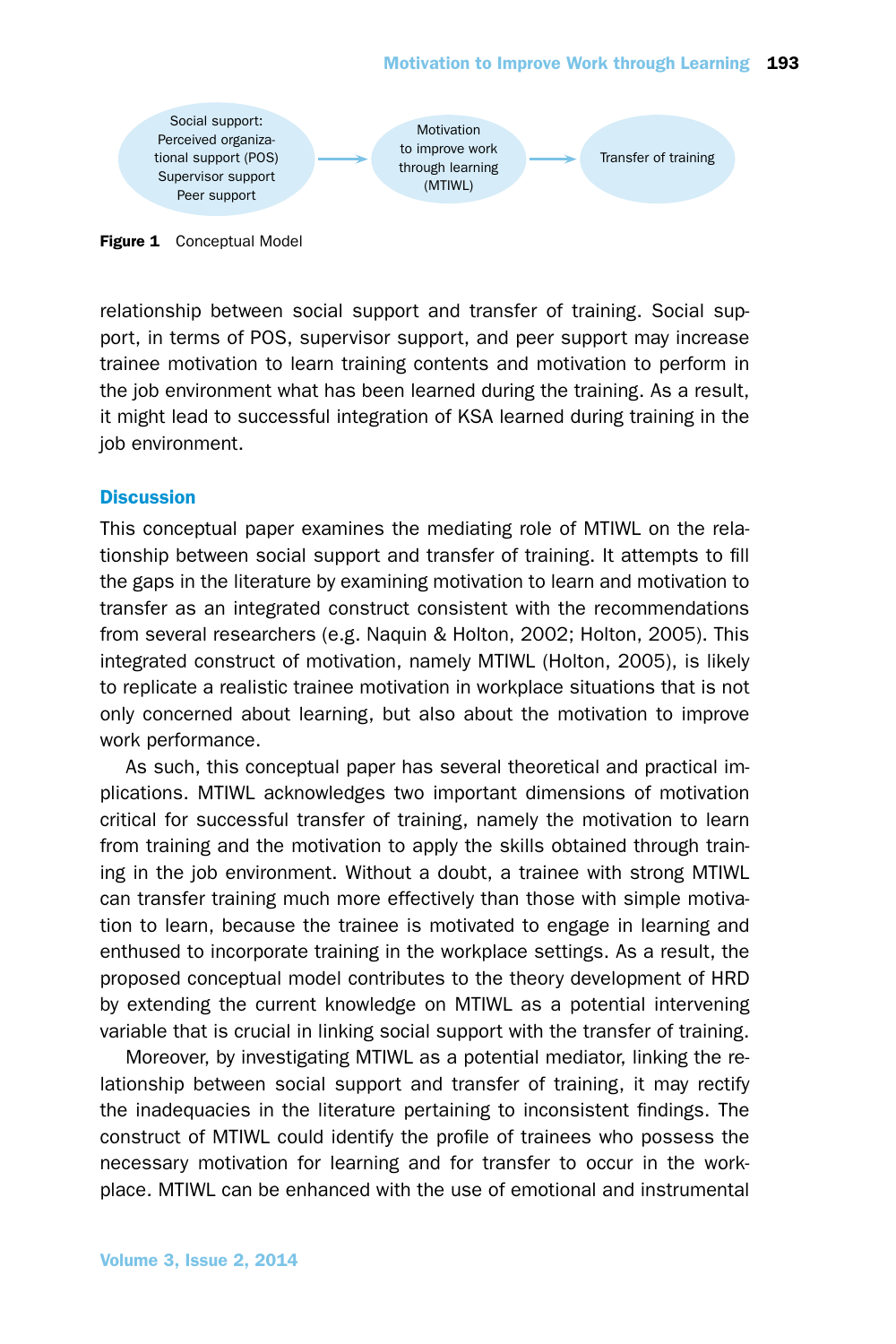support emanating from the organization, supervisor, and peers. The conceptual model depicts such interactions, which would assist researchers to acknowledge and comprehend the realistic processes of the transfer of training.

From a practical perspective, human resource managers could benefit from the proposed conceptual model. This paper sends a clear message pertaining to the importance of motivation in learning and application of KSA for performance improvement. Human resource managers should acknowledge the central role of trainee motivation in achieving positive transfer of training. Without motivation to train and motivation to improve work, it is unlikely that training can be transferred to the job environment effectively even though the trainees might have the necessary capabilities.

Trainees who possess strong MTIWL are expected to demand a different type of training experience; consequently, they need different learning support structures (Holton, 2005). Therefore, human resource managers should work together with the supervisors and training managers to identify the training needs of these trainees. Training programs should be designed with clear objectives and emphasize the practicality of learned KSA in the job environment. Subsequently, it would attract trainees with strong motivation to participate and benefit from such training programs.

Also, it is critical for the practitioners to recognize that the support from the organization, supervisor, and peers has differential effects on the trainee motivation and the transfer of training. Since MTIWL is important, careful intervention should be tailored for each level of support to ensure the trainees are motivated in learning and performing trained KSA in the workplace. The core intervention that can be performed is by improving the ability of the stakeholders (i.e. organization, supervisors, and peers) in the provision of encouragement for the trainees to participate in the learning process, as well as guidance on how to incorporate new learning to improve work performance.

## Limitations and Future Research

The conceptual model has some limitations. The conceptual model focuses on work environmental factors and the elements of motivation important for successful transfer of training. However, other factors, such as training design, individual characteristics, and workplace dynamics are not included as part of the transfer of training system. Research is warranted to develop a systemic transfer of training model that accurately reflects the dynamics of the actual workplace settings.

Although research instruments measuring motivation to learn and motivation to transfer have been established by previous researchers, the validity of the instrument specifically designed to measure MTIWL is yet to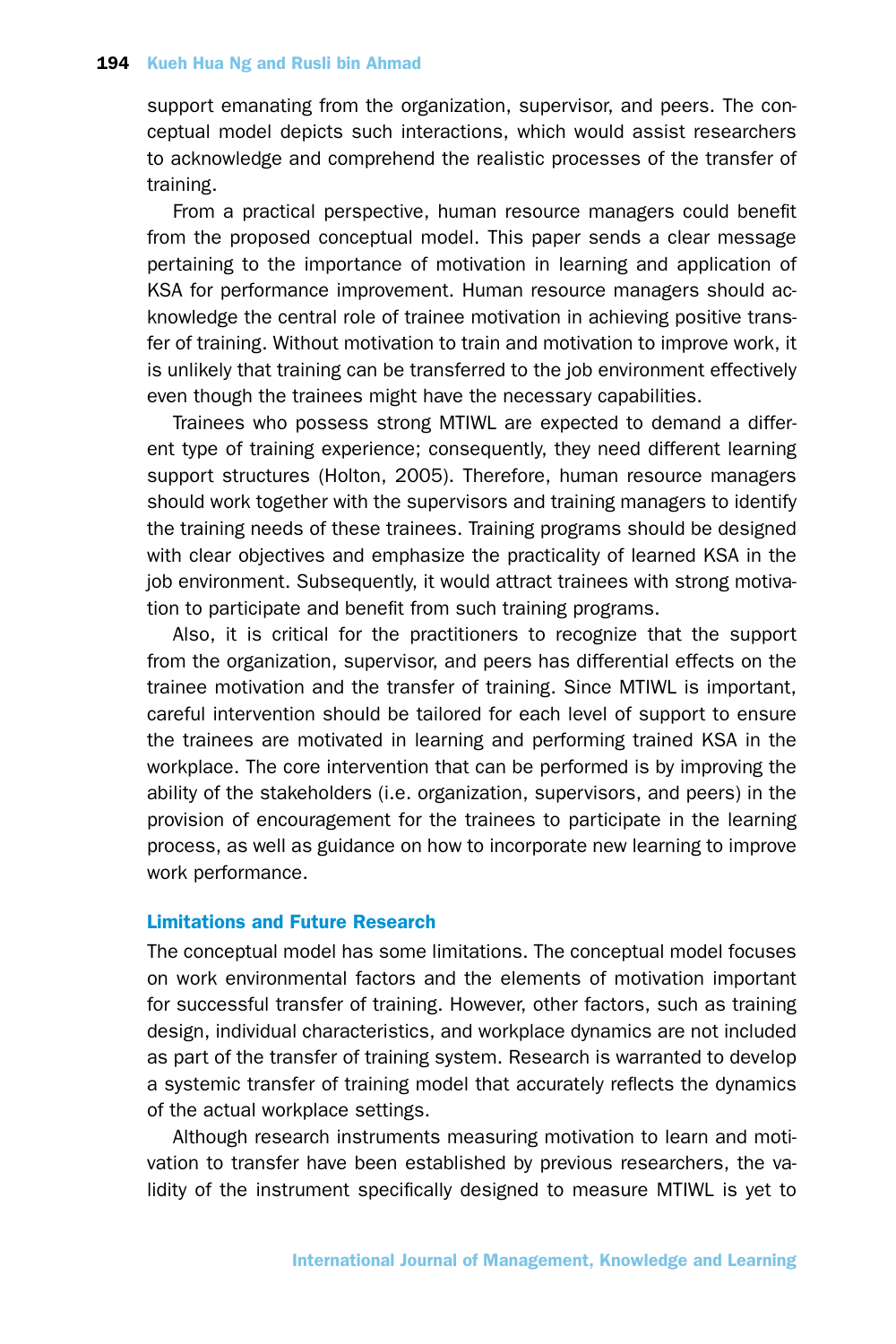be fully established. The only known validity test of MTIWL was conducted by Naquin and Holton (2002), who found that the construct has initial content, criterion, and construct validity. It is unknown, however, whether such validity of the research instrument can be achieved in differential research settings. Hence, more studies on MTIWL are required to address the issue by developing either new or by refining existing research instrument specifically to measure MTIWL construct.

## **Conclusion**

This conceptual paper advocates the need to examine motivation in terms of trainee motivation to improve work performance by means of learning in the context of training programs. This is consistent with the view of many influential scholars (e.g. Holton, 2005; Holton & Baldwin, 2003; Naquin & Holton, 2002) that advocate the critical value of motivation to enhance work performance via learning. Based on the review of previous empirical work, it is more than likely that MTIWL will emerge as an important mediator that thoroughly explains the relationship between social support and the transfer of training.

Although MTIWL has been conceptualized more than a decade ago, there is a pressing lack of empirical studies that focus on this construct. As a result, not many empirical findings that can lend full support of MTIWL as a mediator that links the relationship between social support and the transfer of training. Hence, more empirical work should be conducted via future research. This can be performed by identifying possible antecedents and outcomes of MTIWL. This paper intends to spur more research on MTIWL that could significantly contribute to HRD theory building and practice.

## Acknowledgements

The authors would like to thank the two anonymous reviewers for their helpful comments and suggestions on an earlier version of this paper.

## References

- Ascher, J. (2012). *Transfer of training: A suggested course of action for local authorities coping with acute financial distress and ongoing workforce cut off; An Israeli case study* (Unpublished doctoral dissertation). University of Pécs, Hungary. Retrieved from http://ktk.pte.hu/sites/default/files/ mellekletek/2014/07/Jacques%20Ascher%20-%20disszertacio.pdf
- Ayres, H. W. (2005). *Factors related to motivation to learn and motivation to transfer learning in a nursing population.* (Unpublished doctoral dissertation). North Carolina State University, Raleigh, NC. Retrieved from http://repository.lib.ncsu.edu/ir/bitstream/1840.16/3773/1/etd.pdf
- Axtell, C. M., Maitlis, S., & Yearta, S. K. (1997). Predicting immediate and longer-term transfer of training. *Personnel Review, 26*(3), 201–213.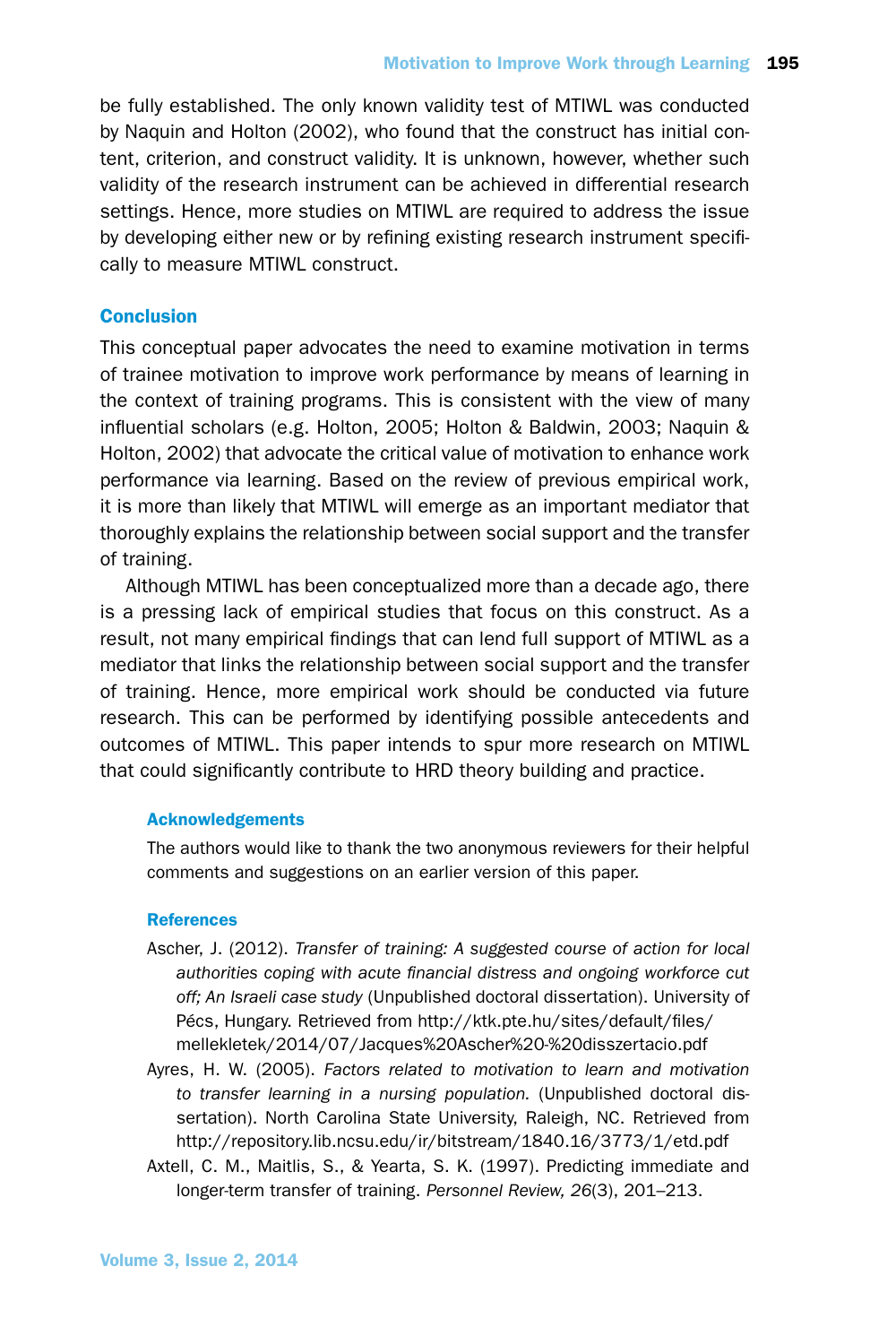- Baldwin, T. T., & Ford, J. K. (1988). Transfer of training: A review and directions for future research. *Personnel Psychology, 41*(1), 63–105.
- Baldwin, T. T., Ford, J. K., & Blume, B. D. (2009). Transfer of training 1988– 2008: An updated review and agenda for future research. In G. P. Hodgkinson & J. K. Ford (Eds.), *International Review of Industrial and Organizational Psychology* (pp. 41–70). Hoboken, NJ: Wiley.
- Bandura, A. (1993). Perceived self-efficacy in cognitive development and functioning. *Educational Psychologist, 28*(2), 117–148.
- Bates, R. A., Holton, E. F. III, Seyler, D. A., & Carvalho, M. A. (2000). The role of interpersonal factors in the application of computer-based training in an industrial setting. *Human Resource Development International, 3*(1), 19–43.
- Battistelli, A. (2008). The influence of organizational context on training motivation. *Journal of e-Learning and Knowledge Society, 4*(1), 199–209.
- Blume, B., Ford, J., Baldwin, T., & Huang, J. (2010). Transfer of training: A meta-analytic review. *Journal of Management, 36*(4), 1065–1105.
- Burke, L. A., & Hutchins, H. M. (2008). A study of best practices in training transfer and proposed model of transfer. *Human Resource Development Quarterly, 19*(2), 107–128.
- Chen, Z., Eisenberger, R., Johnson, K. M., Sucharski, I. L., & Aselage, J. (2009). Perceived organizational support and extra-role performance: Which leads to which? *Journal of Social Psychology, 149*(1), 119–124.
- Cheng, E. W. L., & Hampson, I. (2007). Transfer of training: A review and new insights. *International Journal of Management Reviews, 10*(1), 1–15.
- Cheng, E. W. L., & Ho, D. C. K. (2001). A review of transfer of training studies in the past decade. *Personnel Review, 30*(1), 102–118.
- Chiaburu, D. S. (2010). The social context of training: Coworker, supervisor or organizational support? *Industrial and Commercial Training, 42*(1), 53–56.
- Chiaburu, D. S., & Harrison, D. A. (2008). Do peers make the place? Conceptual synthesis and meta-analysis of coworker effects on perceptions, attitudes, OCBs, and performance. *Journal of Applied Psychology, 93*(5), 1082–1103.
- Chiaburu, D. S., & Lindsay, D. R. (2008). Can do or will do? The importance of self-efficacy and instrumentality for training transfer. *Human Resource Development International, 11*(2), 199–206.
- Chiaburu, D. S., & Marinova, S. V. (2005). What predicts skill transfer? An exploratory study of goal orientation, training self-efficacy and organizational supports. *International Journal of Training and Development, 9*(2), 110–123.
- Chiaburu, D. S., & Tekleab, A. G. (2005). Individual and contextual influences on multiple dimension of training effectiveness. *Journal of European Industrial Training, 29*(8), 604–626.
- Chiaburu, D. S., Van Dam, K., & Hutchins, H. M. (2010). Social support in the workplace and training transfer: A longitudinal analysis. *International Journal of Selection and Assessment, 18*(2), 187–200.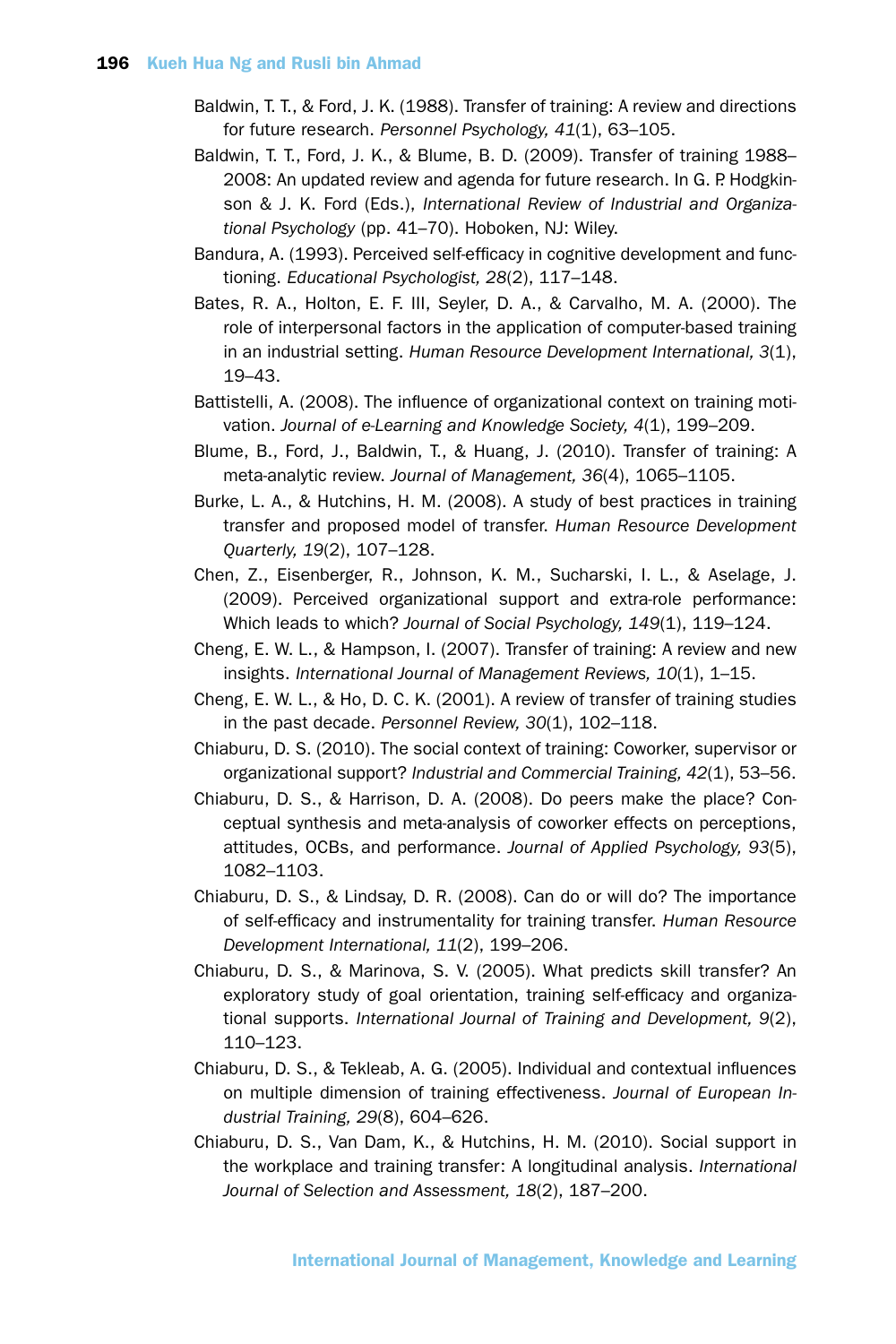- Colquitt, J. A., LePine, J. A., & Noe, R. A. (2000). Toward an integrative theory of training motivation: A meta-analytic path analysis of 20 years of research. *Journal of Applied Psychology, 85*(5), 678–707.
- Cromwell, S. E., & Kolb, J. A. (2004). An examination of work-environment support factors affecting transfer of supervisory skills training to the workplace. *Human Resource Development Quarterly, 15*(4), 449–471.
- Eisenberger, R., Huntington, R., Hutchinson, S., & Sowa, D. (1986). Perceived organizational support. *Journal of Applied Psychology, 71,* 500–507.
- Elangovan, A. R., & Karakowsky, L. (1999). The role of trainee and environmental factors in transfer of training: An exploratory framework. *Leadership and Organization Development Journal, 20*(5), 268–275.
- Facteau, J. D., Dobbins, G. H., Russell, J. E. A., Ladd, R. T., & Kudisch, J. D. (1995). The influence of general perceptions of the training environment on pretraining motivation and perceived training transfer. *Journal of Management, 21*(1), 1–25.
- Festner, D., & Gruber, H. (2008). Conditions of work environments in fostering transfer of training. In S. Billet, C. Harteis, & A. Etelapelto (Eds.), *Emerging perspectives on learning through work* (pp. 215–231). Rotterdam, Netherlands: Sense.
- Ford, J. K., & Weissbein, D. A. (1997). Transfer of training: An updated review and analysis. *Performance Improvement Quarterly, 10*(2), 22–41.
- Foxon, M. (1993). A process approach to the transfer of training. Part 1: The impact of motivation and supervisor support on transfer maintenance. *Australian Journal of Educational Technology, 9*(2), 130–143.
- Grossman, R., & Salas, E. (2011). The transfer of training: What really matters. *International Journal of Training and Development, 15*(2), 103–120.
- Hawley, J., & Barnard, J. (2005). Work environment characteristics and the implications for training transfer: A case study of the nuclear power industry. *Human Resource Development International, 8*(1), 65–80.
- Holton, E. F. III. (2005). Holton's evaluation model: New evidence and construct elaborations. *Advances in Developing Human Resources, 7*(1), 37– 54.
- Holton, E. F. III., & Baldwin, T. T. (2003). *Improving learning transfer in organizations.* San Francisco, CA: Jossey-Bass.
- Holton, E. F. III, Bates, R., & Ruona, W. E. (2000). Development of the generalized Learning Transfer System Inventory. *Human Resource Development Quarterly, 11*(4), 333–360.
- Hutchins, H. M. (2009). In the trainer's voice: A study of training transfer practices. *Performance Improvement Quarterly, 22*(1), 69–93.
- Ismail, A., Bongogoh, S., & Segaran, S. C. C. (2008). Motivation to learn as a mediator of the relationship between supervisor support in training programs, transfer of competency and job performance. *Timisoara Journal of Economics, 1*(3), 257–270.
- Kontoghiorghes, C. (2001). Factors affecting training effectiveness in the context of the introduction of new technology: A US case study. *International Journal of Training and Development, 5*(4), 248–260.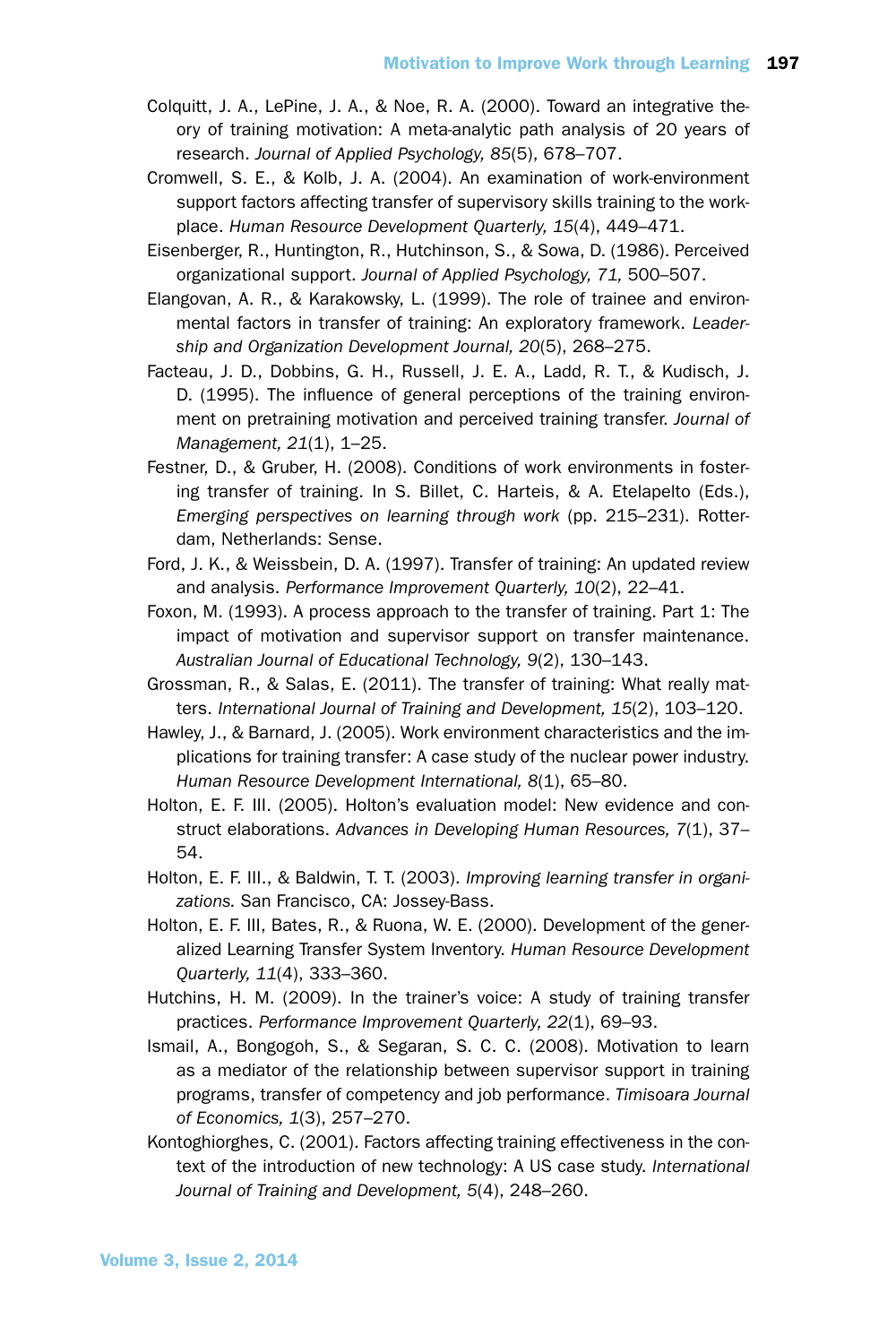- Kontoghiorghes, C. (2002). Predicting motivation to learn and motivation to transfer learning back to the job in a service organization: A new systemic model for training effectiveness. *Performance Improvement Quarterly, 15*(3), 114–129.
- Kontoghiorghes, C. (2004). Reconceptualizing the learning transfer conceptual framework: Empirical validation of a new systemic model. *International Journal of Training and Development, 8*(3), 210–221.
- Lancester, S., Di Milia, L., & Cameron, R. (2013). Supervisor behaviours that facilitate transfer of training. *Journal of Workplace Learning, 25*(1), 6–22.
- Lee, C., Lee, H., Lee, J., & Park, J. (2014). A multiple group analysis of the training transfer model: Exploring the differences between high and low performers in a Korean insurance company. *The International Journal of Human Resource Management, 25*(20), 2837–2857.
- Lim, D. H. (2000). Training design factors influencing transfer of training to the workplace within an international context. *Journal of Vocational Education and Training, 52*(2), 243–258.
- Lim, D. H., & Johnson, S. D. (2002). Trainee perceptions of factor that influence learning transfer. *International Journal of Training and Development, 6*(1), 36–48.
- Lim, D. H., & Morris, L. M. (2006). Influence of trainee characteristics, instructional satisfaction, and organizational climate on perceived learning and training transfer. *Human Resource Development Quarterly, 17*(1), 85– 115.
- Machin, M. A., & Fogarty, G. J. (2004). Assessing the antecedents of transfer intentions in a training context. *International Journal of Training and Development, 8*(3), 222–236.
- Merriam, S. B., & Leahy, B. (2005). Learning transfer: A review of the research in adult education and training. *Journal of Lifelong Learning, 14,* 1–24.
- Naquin, S. S., & Holton, E. F. III. (2002). The effects of personality, affectivity, and work commitment on motivation to improve work through learning. *Human Resource Development Quarterly, 13*(4), 357–376.
- Nijman, D. J. J. M. (2004). *Supporting transfer of training: Effects of the supervisor.* Enschede, The Netherlands: University of Twente. Retrieved from http://doc.utwente.nl/76049/1/thesis\_D\_Nijman.pdf
- Nijman, D. J. J. M., Nijhof, W. J., Wognum, A. A. M., & Veldkamp, B. P. (2006). Exploring differential effects of supervisor support on transfer of training. *Journal of European Industrial Training, 30*(7), 529–549.
- Nikandrou, I., Brinia, V., & Bereri, E. (2009). Trainee perceptions of training transfer: An empirical analysis. *Journal of European Industrial Training, 33*(3), 255–270.
- Noe, R. A. (1986). Trainees' attributes and attitudes on training effectiveness: Neglected influences on training effectiveness. *Academy of Management Review, 11*(6), 736–749.
- Pham, N. T. P., Segers, M. S. R., & Gijselaers, W. H. (2010). Understanding training transfer effects from a motivational perspective: A test of MBA programmes. *Business Leadership Review, 7*(3), 1–25.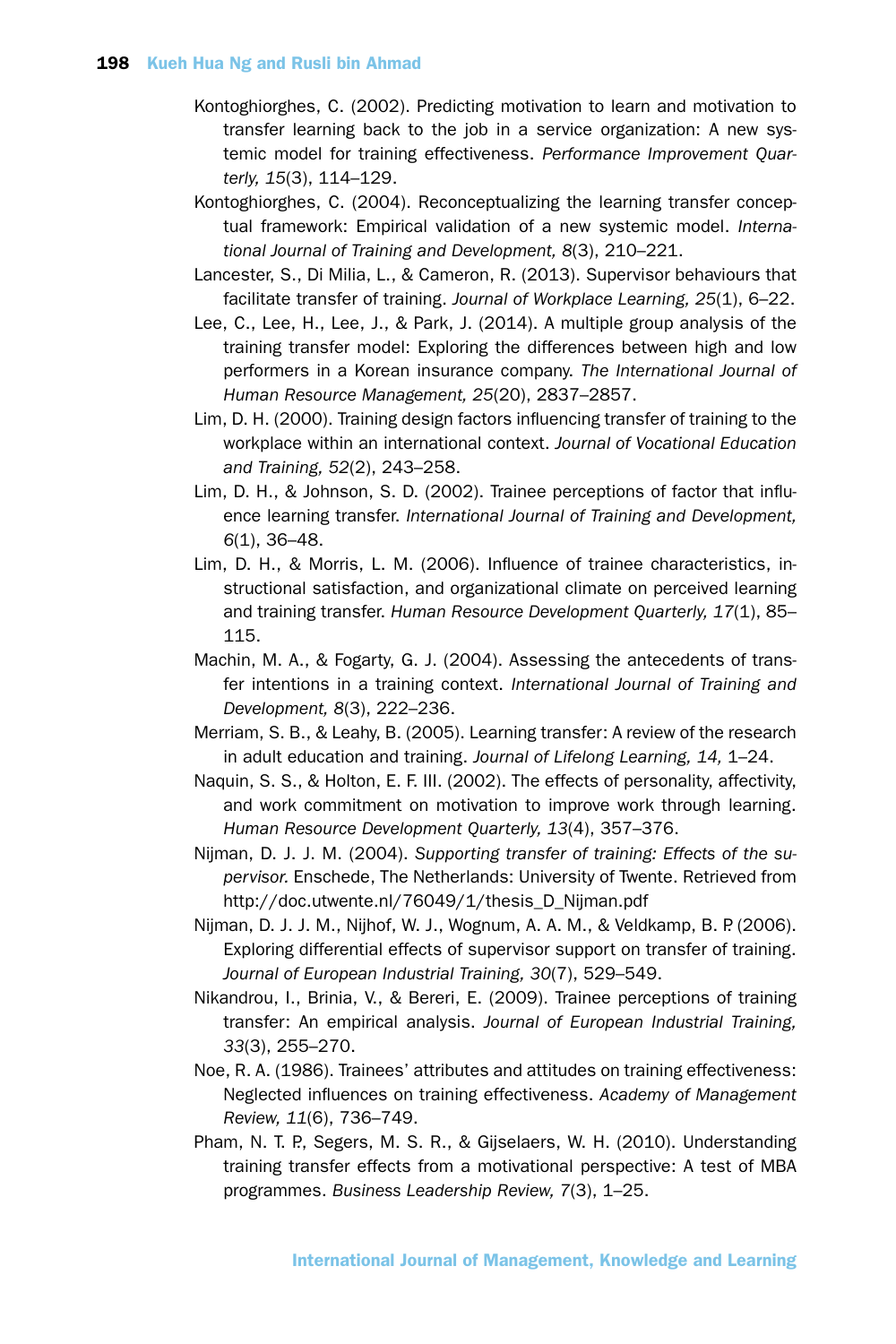- Pham, N. T. P., Segers, M. S. R., & Gijselaers, W. H. (2013). Effects of work environment on transfer of training: Empirical evidence from Master of Business Administration programs in Vietnam. *International Journal of Training and Development, 17*(1), 1–19.
- Rhoades, L., & Eisenberger, R. (2002). Perceived organizational support: A review of the literature. *Journal of Applied Psychology, 87*(4), 698–714.
- Saks, A. M. (2002). So what is a good transfer of training estimate? A reply to Fitzpatrick. *The Industrial-Organizational Psychologist, 39*(3), 29–30.
- Saks, A. M., & Belcourt, M. (2006). An investigation of training activities and transfer of training in organizations. *Human Resource Management, 45*(4), 629–648.
- Scaduto, A., Lindsay, D., & Chiaburu, D. S. (2008). Leader influences of training effectiveness: Motivation and outcome expectation process. *International Journal of Training and Development, 12*(3), 158–170.
- Seyler, D. L., Holton, E. F. III, Bates, R. A., Burnett, M. F., & Carvalho, M. A. (1998). Factors affecting motivation to transfer training. *International Journal of Training and Development, 2*(1), 2–16.
- Subedi, B. S. (2004). Emerging trends of research on transfer of learning. *International Education Journal, 5*(4), 591–599.
- Switzer, K. C., Nagy, M. S., & Mullins, M. E. (2005). The influence of training reputation, managerial support, and self-efficacy on pre-training motivation and perceived training transfer. *Applied HRM Research, 10*(1), 21–34.
- Tucker, M. L., & McCarthy, A. M. (2001). Presentation self-efficacy: Increasing communication skills through service-learning. *Journal of Managerial Issues, 13*(2), 227–245.
- Van den Bossche, P., Segers, M., & Jansen, N. (2010). Transfer of training: The role of feedback in supportive social networks. *International Journal of Training and Development, 14*(2), 81–94.
- Veeraya, P., & Sasi, N. (2011). Role of social exchange process and workrelated attitude on motivation to improve work through learning: An empirical examination of private hospital in Thailand. *Journal of International Management Studies, 11*(3), 96.
- Velada, R., Caetano, A., Michel, J. W., Lyons, B. D., & Kavanagh, M. J. (2007). The effects of training design, individual characteristics and work environment on transfer of training. *International Journal of Training and Development, 11*(4), 282–294.
- Xiao, J. (1996). The relationship between organizational factors and the transfer of training in the electronics industry in Shenzhen, China. *Human Resource Development Quarterly, 7*(1), 55–73.
- Yamnill, S., & McLean, G. N. (2001). Theories supporting transfer of training. *Human Resource Development Quarterly, 12*(2), 195–208.
- Zimmerman, B. J. (2000). Self-efficacy: An essential motive to learn. *Contemporary Educational Psychology, 25*(1), 82–91.

Kueh Hua Ng is a PhD candidate at the Faculty of Cognitive Sciences and Human Development, Sarawak University of Malaysia (UNIMAS). Currently,